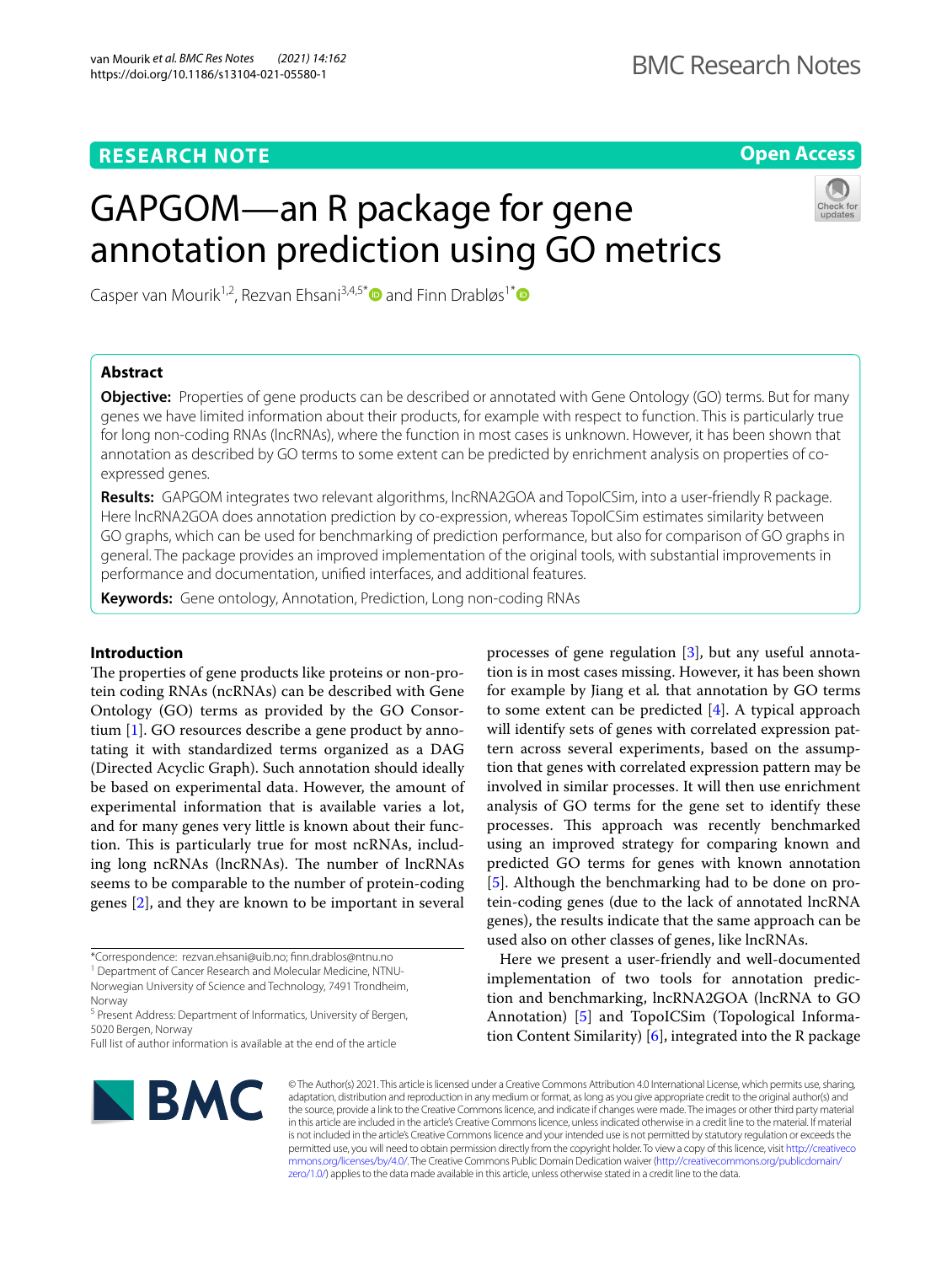GAPGOM (Gene Annotation Prediction using GO Metrics). This package provides a workbench for exploring annotation prediction. We also show how these tools can be the basis for alternative approaches, by using other types of annotation terms or in combination with GObased defnition of gene sets for enrichment analysis.

## **Main text**

## **Overview**

GAPGOM integrates the tools lncRNA2GOA and TopoICSim together with libraries on properties like gene expression and annotation data into a pipeline as illustrated in Fig. [1.](#page-1-0) The main use of  $GAPGOM$  will be to go from expression data for a query gene to predicted GO annotation using lncRNA2GOA, by frst defning a set of co-expressed genes by correlating the expression of the query gene to other genes across several experiments. The available methods for correlation represent both statistical (Pearson, Spearman, Kendall) and geometrical



<span id="page-1-0"></span>**Fig. 1** The GAPGOM pipeline for annotation prediction. The fowchart shows the main steps of GAPGOM. For a query gene and a certain property type, a gene set is defned based on similarity over a property library. The gene set is then populated with data from an annotation library and enriched terms of the gene set are identifed. The predicted annotation may optionally be compared to actual annotation if the query gene is part of a benchmark dataset (i.e*.*, with known annotation)

(Fisher, Sobolev) measures. The tool will then do an enrichment analysis on GO terms for the most correlated genes, by default using the top 250 genes, which previously has been found to be the optimal cutoff  $[5]$  $[5]$ . The enriched terms are used as predicted annotation for the query gene. The predicted GO annotation can optionally be compared to actual GO annotation on benchmark sets by using TopoICSim, for example in a simple leave-oneout approach. The overall performance will be indicative of the level of performance that can be expected also for novel genes. Both alternative similarity measures and more advanced cross-validations can easily be integrated with GAPGOM through the R framework.

The lncRNA2GOA tool can also be used in alternative approaches as indicated in Table [1](#page-1-1). The main approach described above is Approach 1. A similar approach can be used for predicting "class" rather than GO annotation (Approach 2). The "class" can be any type of annotation term for which we have good training data, as for example whether the gene may be associated with specifc types of cancer. This is basically the same as the standard approach, except that we need annotation of "class" rather than GO for the training data. Here we do not need TopoICSim for benchmarking as it will not involve comparisons between complex graph structures of GO terms. Instead, we will typically use a  $2 \times 2$  confusion matrix where predictions on the benchmark set are classifed as true or false positive or negative predictions.

The TopoICSim tool can also be used in another alternative approach (Approach 3) by predicting "class" from gene sets defned through similarity of GO terms rather than gene expression. This means that we can use GO annotation to predict "class", which can be more specifc and informative regarding the property we are investigating, compared to a set of GO terms. Again, benchmark scoring will typically be based on a  $2 \times 2$  confusion matrix.

The use of lncRNA2GOA and TopoICSim has been integrated into the R package GAPGOM, with improved usability and user-friendliness, function documentation and vignettes, signifcant speed improvements, a more unified input interface, unit tests, and extra features. The

<span id="page-1-1"></span>**Table 1** Main alternative approaches for annotation prediction with GAPGOM tools

| Approach      | Tool             | Property   | Annotation | Benchmark <sup>a</sup> |
|---------------|------------------|------------|------------|------------------------|
| $\mathbf{1}$  | IncRNA2GOA       | Expression | - GO       | TopolCSim              |
| $\mathcal{L}$ | IncRNA2GOA       | Expression | Class      | $2 \times 2$           |
| 3             | <b>TopolCSim</b> | GO         | Class      | $2 \times 2$           |

 $a$  2  $\times$  2 represents benchmarking using a confusion matrix over true and false positive and negative predictions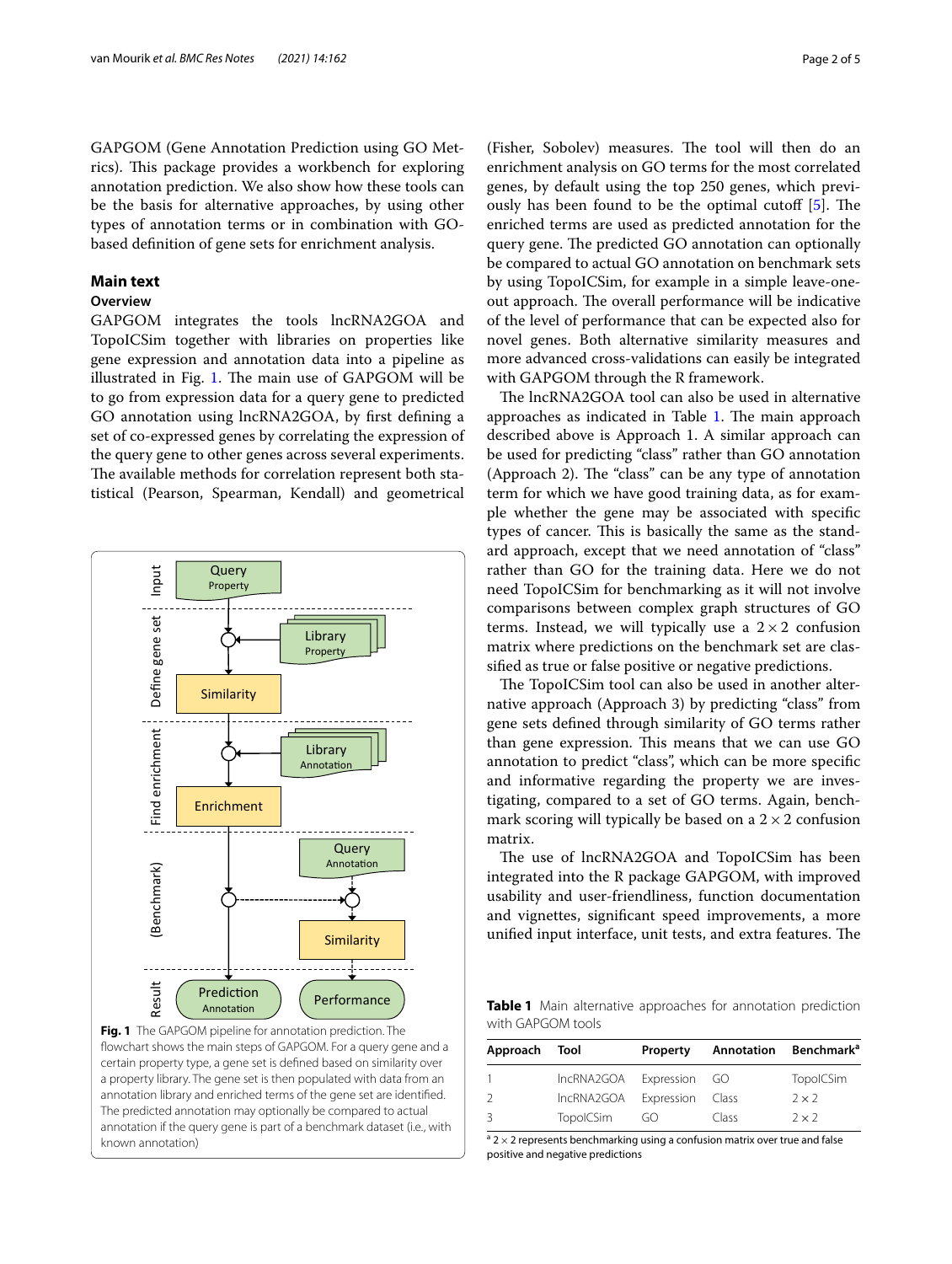main speedup is seen in TopoICSim with more efficient use of R-specifc data structures and improvements in the algorithm. Integration through R also makes it easy to add new features. The package is available on Bioconductor and GitHub. Documentation and vignettes are made available in Rmarkdown and HTML (webpage) form and includes both an extensive introduction to the package (An introduction to GAPGOM) and examples of benchmarking (Benchmarks and other GO similarity methods).

## **Applications**

## *Using co‑expression for prediction of GO annotation (approach 1)*

The use of lncRNA2GOA for annotation prediction by co-expression in combination with TopoICSim for comparison of GO annotations as an approach to benchmarking has been presented previously [[5\]](#page-3-4), although the actual benchmarking had to be based on mRNA data, due to the lack of libraries of well-annotated lncRNAs. We will here just exemplify this approach with a simple benchmark that is available as one of the package vignettes. Here the GSE63733 [[7\]](#page-4-1) expression set is used and the annotation of each of the top 10 most variant genes from the Glycolysis hallmark gene set from MSigDB [[8\]](#page-4-2) is predicted with lncRNA2GOA. The predicted annotations are compared to the original ones by using TopoICSim. The results demonstrate that the prediction performance on these genes depends upon the ontology. It is best for the Cellular Component ontology (CC) (average similarity of 0.859), followed by Biological Process (BP) (average of 0.699) and Molecular Function (MF) (average of 0.608). A similarity of 1 means that the predicted and actual annotations are identical, whereas 0 means that the two annotations have nothing in common.

*Using co‑expression for prediction of gene class (approach 2)* The approach used in lncRNA2GOA for identifying GO annotation terms through co-expression can in principle be used also on other sources of annotation. A contribution to the LncRNA Function Prediction Challenge at the BIBM 2019 LncRNA Workshop may be used as an example  $[9]$  $[9]$ . The organizers of the prediction challenge provided a set of 395 lncRNA genes and their association with 33 diferent cancer types. Most genes (58%) were associated with just one type of cancer, but the remaining genes were associated with up to 25 diferent cancer types. Also, the number of lncRNA genes associated with each cancer type varied a lot, from just one gene (like for bladder and testis) to more than 100 diferent lncRNA genes (colon, lung, liver). The challenge was to use this as a training set to predict cancer association for a set of novel lncRNA genes.

In our frst approach to the challenge (the "direct" approach in [[9\]](#page-4-3)) the diferent cancer types were used as annotation terms for the lncRNAs in the training set. For benchmarking each lncRNA was then "re-annotated" with lncRNA2GOA by identifying co-expressed lncRNA genes of the training set and doing enrichment analysis on cancer type for the co-expressed set. This gave a statistically signifcant enrichment for the expected cancer type, but the enrichment was not very strong. This probably indicates that cancer type may not be strongly associated with co-expression in normal cells.

## *Using GO similarity for prediction of gene class (approach 3)*

Here an alternative approach for the prediction challenge was used (the "indirect" approach in [[9\]](#page-4-3)), assuming that cancer association could be more directly linked to the function of genes rather than co-expression. Therefore, gene sets were defned by clustering on GO terms, rather than on gene expression. This approach was complicated by the fact that we did not have any GO annotation for the training set. Therefore, the GO annotation of the lncRNAs of the training set was frst predicted with lncRNA2GOA. For benchmarking each lncRNA of the training set was then "re-annotated" to cancer type by using TopoICSim to fnd the other genes of the training set with the most similar set of predicted GO terms and doing enrichment analysis on cancer type for this set. This gave a clearly improved performance, for example when using BP GO terms. The Mathews Correlation Coefficient went from 0.058 for the "direct" approach to 0.514 for the "indirect" approach, and although both prediction results are statistically significant, the  $X^2$  test score (with Yates correction) went from 22.0 for the "direct" approach to 479.2 for the "indirect" approach. Therefore the "indirect" approach represents a very clear improvement in benchmarking results, even though the "indirect" approach uses two stages of prediction, frst on GO terms and then on gene class. This example shows the advantage of being able to use both lncRNA2GOA and TopoICSim in combination.

## **Discussion and conclusion**

The main goal of GAPGOM has been to provide access to lncRNA2GOA and TopoICSim as user-friendly and well-documented tools for doing experiments on annotation prediction by correlation analysis. This is particularly relevant for gene types where a large fraction of the genes may lack functional annotation, like lncRNA genes, but can in principle be used on any expressed gene.

The lncRNA2GOA tool includes the novel correlation metrics Fisher and Sobolev, which can give improved performance [[5](#page-3-4)]. TopoICSim makes it possible to benchmark performance on suitable benchmark sets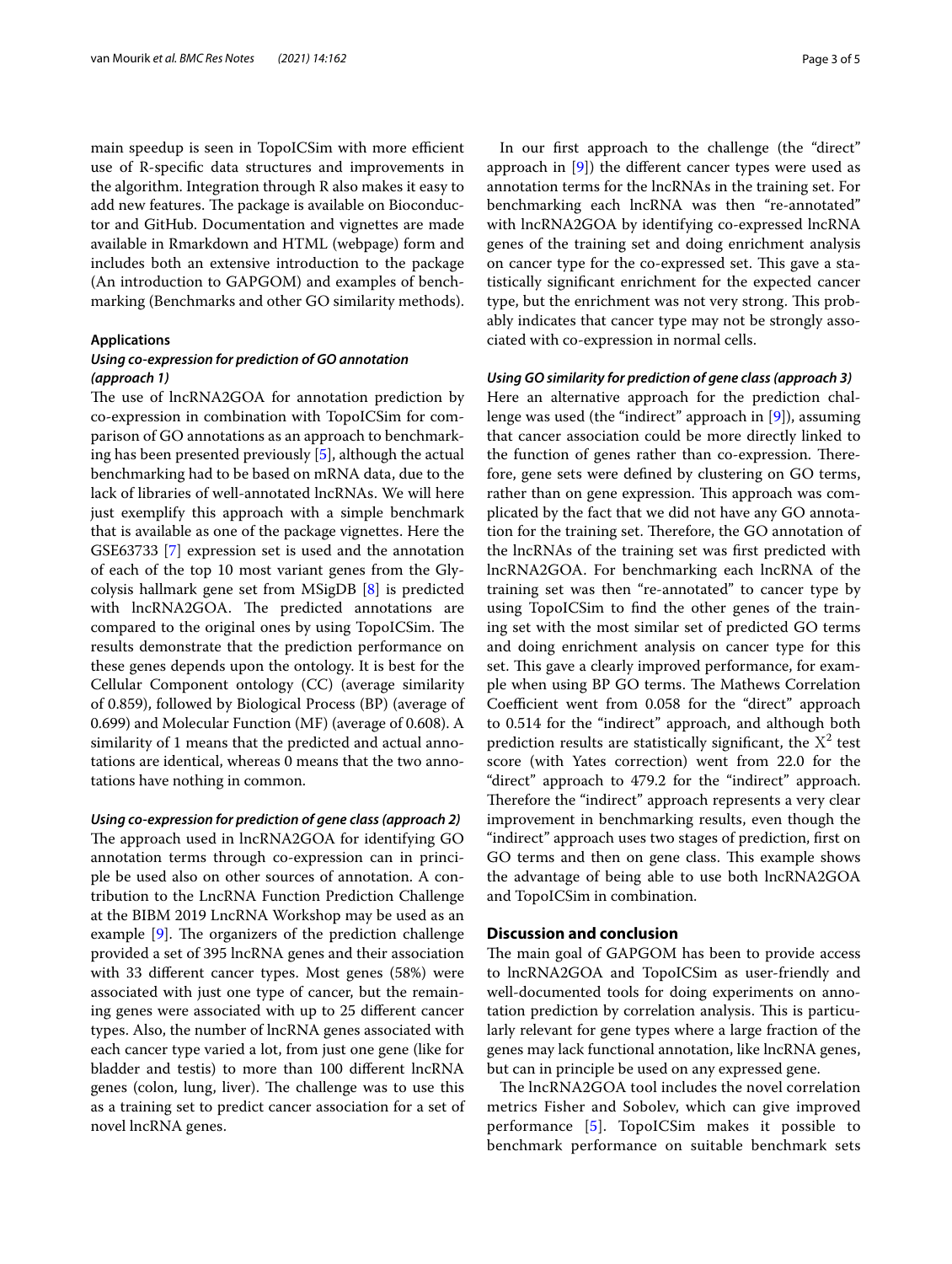by comparing predicted and original annotation for all genes in the set, and R as a framework facilitates the use of other metrics that can be made available in R. Users can thereby evaluate the efect of alternative settings for annotation prediction, like alternative libraries of expression data. During GAPGOM development expression data from both FANTOM 5 [\[10\]](#page-4-4) and selected TCGA [[11\]](#page-4-5) datasets have been used.

There are other tools for correlation-based annotation, like LncRNA2Function [\[4\]](#page-3-3), Co-LncRNA [[12\]](#page-4-6), FuncPred [[13\]](#page-4-7), lncFunTK [[14](#page-4-8)] or NeuraNetL2GO [[15](#page-4-9)], but many of these tools may be difficult to install and run. As part of a Bioconductor package the lncRNA-2GOA tool should install easily on any compatible R system.

The results described here are mainly meant to indicate how GAPGOM can be used, as full evaluation of the performance of lncRNA2GOA and TopoICSim has been documented previously [\[5](#page-3-4), [6](#page-4-0)]. However, the results presented here show that interesting observations can be made even from relatively simple experiments. The frst benchmarking (co-expression to GO annotation) indicates that cellular component (CC) is more directly linked to co-expression compared to MF and BP. The second benchmarking (co-expression to gene class) shows that although there is a signifcant enrichment for the expected cancer type, the enrichment is not very strong, possibly because gene expression in normal cells may not be a good indicator for possible association with cancer. The third benchmarking (GO similarity to gene class) shows that the best prediction performance is for biological process (BP), which seems reasonable since we are trying to identify genes associated with the process of cancer. In the prediction of cancer genes up to 41% of the predictions were classifed as false positive. However, it is possible that some of these false positive predictions are true positive. It may be difficult to define if gene is involved or not in a specifc cancer type, and some of the false positive predictions may represent unknown positive cases. However, in all examples more extensive benchmarking can easily be implemented and explored with GAPGOM.

## **Limitations**

The performance of GAPGOM is mainly limited by the access to expression data and quality of annotation in reference libraries.

#### **Abbreviations**

GO: Gene ontology; CC: Cellular component; BP: Biological process; MF: Molecular function.

#### **Acknowledgements**

We thank Morten Rye, NTNU for useful feedback and comments during GAPGOM development.

#### **Authors' contributions**

CvM optimized the software performance and integrated lncRNA2GOA and TopoICSim into GAPGOM, made a Bioconductor package of GAPGOM, and drafted the manuscript. RE made the original versions of lncRNA2GOA and TopoICSim and contributed to the work on GAPGOM. FD supervised the work and undertook the fnal manuscript preparation. All authors read and approved the fnal manuscript.

#### **Funding**

The project has been partly funded by University of Zabol to RE [Grant Number UOZ-GR-9719-61]. The funding body played no roles in the design of the study, or in collection, analysis, and interpretation of data, or in writing the manuscript. The work done by Casper van Mourik while at NTNU was part of an Erasmus + funded work placement from Hanze University of Applied Sciences, Groningen.

#### **Availability of data and materials**

Project name: GAPGOM. Project home page: GAPGOM is available on Bioconductor: <https://doi.org/10.18129/B9.bioc.GAPGOM>and on GitHub: [https://](https://github.com/Berghopper/GAPGOM) [github.com/Berghopper/GAPGOM.](https://github.com/Berghopper/GAPGOM) Operating system: Platform independent. Programming language: R. Other requirements: None. License: GPLv3 – GNU General Public License (GPL) version 3. Any restriction to use by non-academics: None. The relevant fles are included with the Bioconductor package.

## **Declarations**

**Ethics approval and consent to participate** Not applicable.

## **Consent for publication**

Not applicable.

#### **Competing interests**

The authors declare that they have no competing interests.

#### **Author details**

<sup>1</sup> Department of Cancer Research and Molecular Medicine, NTNU-Norwegian University of Science and Technology, 7491 Trondheim, Norway. <sup>2</sup>Institute for Life Science & Technology, Hanze University of Applied Sciences, 9747 AS Groningen, The Netherlands.<sup>3</sup> Department of Mathematics, University of Zabol, Zabol, Iran. <sup>4</sup> Department of Bioinformatics, University of Zabol, Zabol, Iran. <sup>5</sup> Present Address: Department of Informatics, University of Bergen, 5020 Bergen, Norway.

#### Received: 7 December 2020 Accepted: 20 April 2021 Published online: 30 April 2021

#### **References**

- <span id="page-3-0"></span>1. Ashburner M, Ball CA, Blake JA, Botstein D, Butler H, Cherry JM, Davis AP, Dolinski K, Dwight SS, Eppig JT, et al. Gene ontology: tool for the unifcation of biology. The Gene Ontology Consortium. Nat Genet. 2000;25(1):25–9.
- <span id="page-3-1"></span>2. Hon CC, Ramilowski JA, Harshbarger J, Bertin N, Rackham OJ, Gough J, Denisenko E, Schmeier S, Poulsen TM, Severin J, et al. An atlas of human long non-coding RNAs with accurate 5′ ends. Nature. 2017;543(7644):199–204.
- <span id="page-3-2"></span>3. Rinn JL, Chang HY. Genome regulation by long noncoding RNAs. Annu Rev Biochem. 2012;81:145–66.
- <span id="page-3-3"></span>Jiang Q, Ma R, Wang J, Wu X, Jin S, Peng J, Tan R, Zhang T, Li Y, Wang Y. LncRNA2Function: a comprehensive resource for functional investigation of human lncRNAs based on RNA-seq data. BMC Genomics. 2015;16(Suppl 3):S2.
- <span id="page-3-4"></span>5. Ehsani R, Drabløs F. Measures of co-expression for improved function prediction of long non-coding RNAs. BMC Bioinformat. 2018;19(1):533.